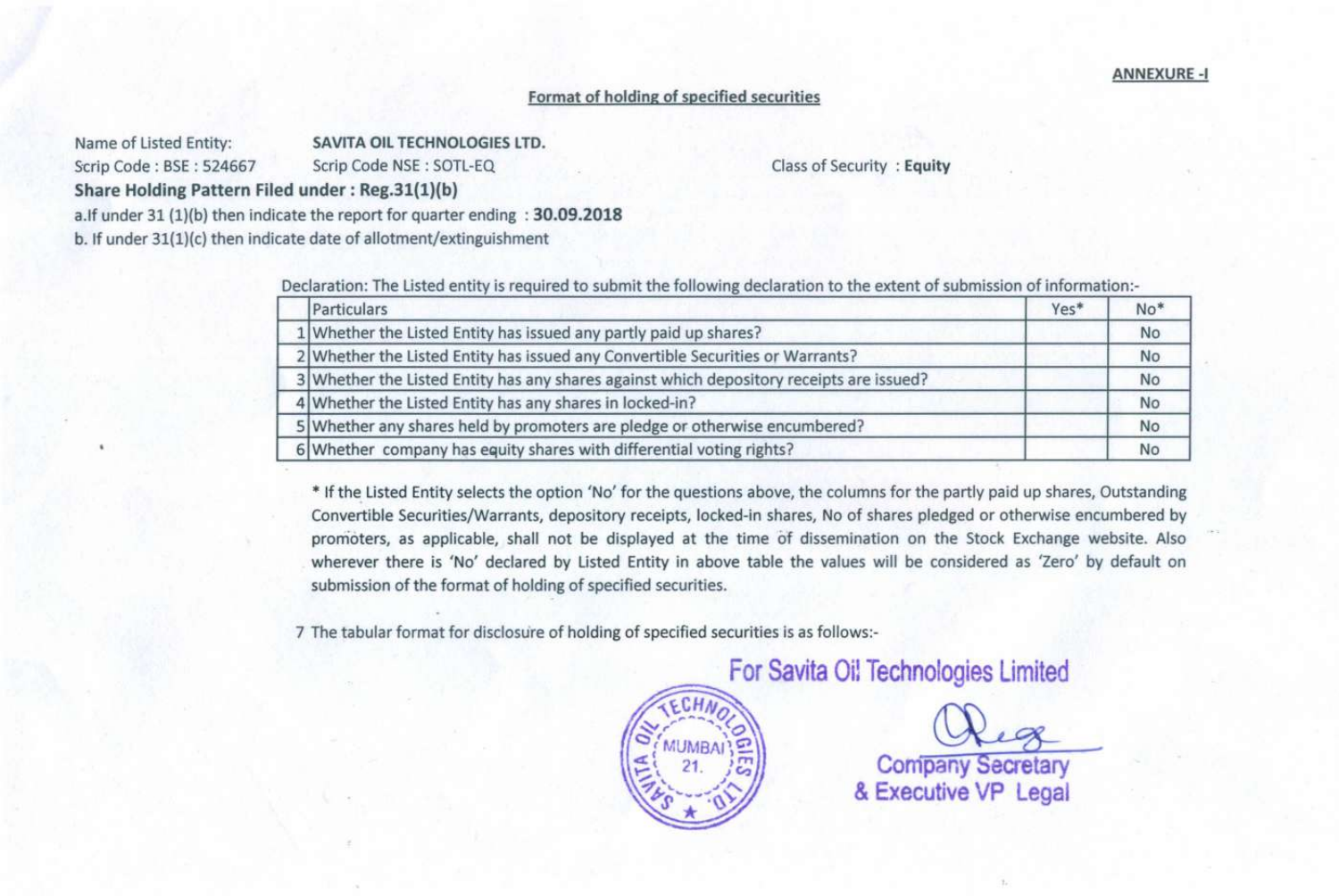Table I - Summary statement holding of specified securities

| Categ<br>ory<br>(1) | Category of shareholder (II)        | Nos of<br>$rs$ (III) | No of fully paid-<br>shareholde up equity shares paid-up equity<br>held (IV) | No of Partly<br>shares held (V) | underlying<br>Depository<br>Receipts (VI) | No of shares   Total nos. shares<br>$held (VII) =$<br>$(IV)+(V)+(VI)$ | Shareholding as a<br>% of total no. of<br>shares(calculated<br>as per SCRR, |            |                                                          | Number of Voting Rights held in each class of securities<br>(IX) |                              | No of shares<br>Underlying<br>Outstanding<br>convertible | Shareholding, as a<br>% assuming full<br>conversion of<br>convertible |         | Number of Locked in<br>shares (XII)   | Number of shares<br>pledged or otherwise<br>encumbared (XIII) | Number of equity<br>shares held in<br>dematerilized<br>form (XIV) |
|---------------------|-------------------------------------|----------------------|------------------------------------------------------------------------------|---------------------------------|-------------------------------------------|-----------------------------------------------------------------------|-----------------------------------------------------------------------------|------------|----------------------------------------------------------|------------------------------------------------------------------|------------------------------|----------------------------------------------------------|-----------------------------------------------------------------------|---------|---------------------------------------|---------------------------------------------------------------|-------------------------------------------------------------------|
|                     |                                     |                      |                                                                              |                                 |                                           |                                                                       | 1957) (VIII) As a<br>$\frac{1}{2}$ % of (A+B+C2) Class eg: X                |            | <b>No of Voting Rights</b><br>Class <sup></sup><br>eg: Y | Total                                                            | Total as a %<br>of $(A+B+C)$ | securities<br>(Including<br>Warrants $(X)$               | securities (as a<br>percentage of<br>diluted share<br>capital)        | No. (a) | As a % of<br>total shares<br>held (b) | As a % of<br>No. (a)<br>total shares<br>held (b)              |                                                                   |
|                     |                                     | 19                   | 10,259,134                                                                   |                                 |                                           | 10,259,134                                                            | 71.63                                                                       | 10,259,134 |                                                          | 10,259,134                                                       | 71.63                        |                                                          | $(XI)=(VII)+(X) As$<br>$a$ % of $(A+B+C2)$                            |         |                                       | <b>NA</b>                                                     | 10,259,134                                                        |
|                     | (A) Promoter & Promoter Group       |                      |                                                                              |                                 |                                           |                                                                       |                                                                             |            |                                                          |                                                                  |                              |                                                          |                                                                       |         |                                       |                                                               |                                                                   |
|                     | (B) Public                          | 7,842                | 4,062,949                                                                    |                                 |                                           | 4,062,949                                                             | 28.37                                                                       | 4,062,949  |                                                          | 4,062,949                                                        | 28.37                        |                                                          |                                                                       |         |                                       | <b>NA</b>                                                     | 3,879,601                                                         |
|                     | (C) Non Promoter-Non Public         |                      |                                                                              |                                 |                                           |                                                                       |                                                                             |            |                                                          |                                                                  |                              |                                                          |                                                                       |         |                                       | <b>NA</b>                                                     |                                                                   |
|                     | (C1) Shares underlying DRs          |                      |                                                                              |                                 |                                           |                                                                       |                                                                             |            |                                                          |                                                                  |                              |                                                          |                                                                       |         |                                       | <b>NA</b>                                                     |                                                                   |
|                     | (C2) Shares held by Employee Trusts |                      |                                                                              |                                 |                                           |                                                                       |                                                                             |            |                                                          |                                                                  |                              |                                                          |                                                                       |         |                                       | <b>NA</b>                                                     |                                                                   |
|                     | Total                               | 7,861                | 14,322,083                                                                   |                                 |                                           | 14,322,083                                                            | 100.00                                                                      | 14,322,083 |                                                          | 14,322,083                                                       | 100.00                       |                                                          |                                                                       |         |                                       | <b>NA</b>                                                     | 14,138,735                                                        |

For Savita Oil Technologies Limited

~ Company Secretary

& Executive VP Lega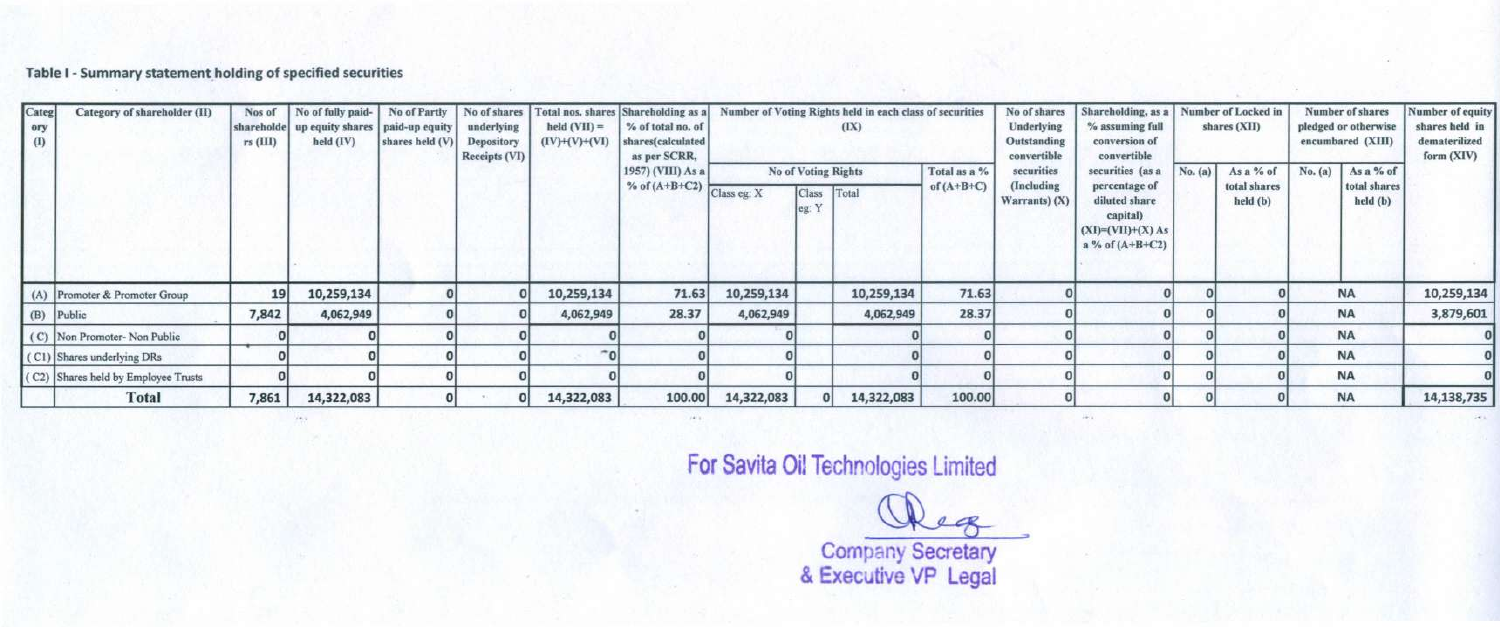|     | Table II - Statement showing shareholding pattern of the Promoter and Promoter Group |            |                     |                                                                 |                                       |                                              |                                                      |                                                                             |             |                     |                                                               |                               |                                                          |                                                                                                      |                 |                                     |                 |                                                               |                                                                   |
|-----|--------------------------------------------------------------------------------------|------------|---------------------|-----------------------------------------------------------------|---------------------------------------|----------------------------------------------|------------------------------------------------------|-----------------------------------------------------------------------------|-------------|---------------------|---------------------------------------------------------------|-------------------------------|----------------------------------------------------------|------------------------------------------------------------------------------------------------------|-----------------|-------------------------------------|-----------------|---------------------------------------------------------------|-------------------------------------------------------------------|
|     | Category & Name of the shareholders<br>(1)                                           | PAN (II)   | older<br><b>GID</b> | Nos of No of fully paid-up<br>shareh equity shares held<br>(IV) | Partly<br>paid-up<br>equity<br>shares | No of<br>shares<br>underlyin<br>$\mathbf{g}$ | Total nos. shares<br>$held$ (VII) =<br>$(V)+(V)+(V)$ | Shareholding as a<br>% of total no. of<br>shares(calculated<br>as per SCRR. |             |                     | Number of Voting Rights held in each class of securities (IX) |                               | No of shares<br>Underlying<br>Outstanding<br>convertible | Shareholding, as a %<br>assuming full conversion<br>of convertible securities<br>(as a percentage of |                 | Number of Locked<br>in shares (XII) |                 | Number of shares<br>pledged or otherwise<br>encumbared (XIII) | Number of equity<br>shares held in<br>dematerilized<br>form (XIV) |
|     |                                                                                      |            |                     |                                                                 | held (V)                              | Deposito                                     |                                                      | 1957) As a % of<br>$(A+B+C2)$ (VIII)                                        |             | No of Voting Rights |                                                               | Total as a % of               | securities                                               | diluted share capital)                                                                               | No. (a)         | As a % of                           | No. (a)         | As a % of                                                     |                                                                   |
|     |                                                                                      |            |                     |                                                                 |                                       | ry<br>Receipts<br>(VI)                       |                                                      |                                                                             | Class eg: X | Class<br>eg: Y      | Total                                                         | <b>Total Voting</b><br>Rights | (Including<br>Warrants) (X)                              | $(XI)=(VII)+(X)$ as a %<br>of $(A+B+C2)$                                                             |                 | total shares<br>held (b)            |                 | total<br>shares<br>held (b)                                   |                                                                   |
| (1) | Indian                                                                               |            |                     |                                                                 |                                       |                                              |                                                      |                                                                             |             |                     |                                                               |                               |                                                          |                                                                                                      |                 |                                     |                 |                                                               |                                                                   |
| (a) | Individuals/H.U.F                                                                    |            | 13                  | 9,391,239                                                       | $\sim$                                | $\sim$                                       | 9,391,239                                            | 65.57                                                                       | 9,391,239   |                     | 9,391,239                                                     | 65.57                         | $\overline{a}$                                           | $\overline{\phantom{a}}$                                                                             |                 | ×                                   | ×               | $\sim$                                                        | 9,391,239                                                         |
|     | <b>GAUTAM N MEHRA</b>                                                                | AAFPM1054R | $\mathbf{1}$        | 72,831                                                          | $\vert 0 \vert$                       | $\Omega$                                     | 72,831                                               | 0.51                                                                        | 72,831      |                     | 72,831                                                        | 0.51                          | $\theta$                                                 | $\Omega$                                                                                             | C               | $\Omega$                            | $\overline{0}$  | $\Omega$                                                      | 72,831                                                            |
|     | <b>GAUTAM N MEHRA (on</b><br>behalf of Mehra Syndicate,<br>AOP)                      | AAAAM2792C |                     | 9,010,727                                                       |                                       | 0                                            | 9,010,727                                            | 62.91                                                                       | 9,010,727   |                     | 9,010,727                                                     | 62.91                         |                                                          | $\Omega$                                                                                             |                 | $\Omega$                            | $\Omega$        |                                                               | 9,010,727                                                         |
|     | <b>GAUTAM N MEHRA (as</b><br>Trustee of Siddharth Mehra<br>Trust)                    | AAITS3968F |                     | 66,666                                                          | $\Omega$                              |                                              | 66,666                                               | 0.47                                                                        | 66,666      |                     | 66,666                                                        | 0.47                          |                                                          | $\Omega$                                                                                             |                 | 0                                   | $\Omega$        |                                                               | 66,666                                                            |
|     | <b>GAUTAM N MEHRA (as</b><br><b>Trustee of Simran Family</b><br>Trust)               | AAITS3971L |                     | 16,624                                                          | $\Omega$                              |                                              | 16,624                                               | 0.12                                                                        | 16.624      |                     | 16,624                                                        | 0.12                          |                                                          | $\Omega$                                                                                             |                 | $\Omega$                            | $\Omega$        |                                                               | 16,624                                                            |
|     | <b>GAUTAM N MEHRA (as</b><br>Trustee of Lord Krishna)                                | AAAJL1528O |                     | 32,146                                                          | $\Omega$                              | $\Omega$                                     | 32,146                                               | 0.22                                                                        | 32,146      |                     | 32,146                                                        | 0.22                          |                                                          | $\Omega$                                                                                             |                 | $\bf{0}$                            | $\theta$        |                                                               | 32,146                                                            |
|     | <b>GAUTAM N MEHRA (as</b><br><b>Trustee of NKM Grand</b><br>Children Trust)          | AAATN2331D |                     | 1,166                                                           | $\theta$                              | $\theta$                                     | 1,166                                                | 0.01                                                                        | 1,166       |                     | 1,166                                                         | 0.01                          |                                                          | $\Omega$                                                                                             | $\theta$        |                                     | $\vert 0 \vert$ |                                                               | 1,166                                                             |
|     | <b>GAUTAM N MEHRA (Karta of</b><br>G.N.Mehra HUF)                                    | AACHG4936K |                     | 84,832                                                          | $\theta$                              | $\theta$                                     | 84,832                                               | 0.59                                                                        | 84,832      |                     | 84,832                                                        | 0.59                          |                                                          | $\Omega$                                                                                             | $\overline{0}$  |                                     | $\theta$        |                                                               | 84,832                                                            |
|     | <b>GAUTAM N MEHRA (Karta of</b><br>N.K.Mehra HUF)                                    | AACHN3895A |                     | 33,333                                                          | $\Omega$                              | $\Omega$                                     | 33,333                                               | 0.23                                                                        | 33,333      |                     | 33,333                                                        | 0.23                          |                                                          | $\Omega$                                                                                             | $\Omega$        |                                     | $\theta$        |                                                               | 33,333                                                            |
|     | <b>RESHMA GAUTAM MEHRA</b>                                                           | AAFPM4136L |                     | 33,416                                                          | $\theta$                              | 0                                            | 33,416                                               | 0.23                                                                        | 33,416      |                     | 33,416                                                        | 0.23                          |                                                          |                                                                                                      | $\vert 0 \vert$ | 0                                   | 0               | $\theta$                                                      | 33,416                                                            |
|     | <b>SIMRAN G MEHRA</b>                                                                | AUHPM4361M |                     | 30,500                                                          | $\overline{0}$                        | $\theta$                                     | 30,500                                               | 0.21                                                                        | 30,500      |                     | 30,500                                                        | 0.21                          | $\Omega$                                                 | $\Omega$                                                                                             |                 | $\overline{0}$                      | 0               | $\Omega$                                                      | 30,500                                                            |
|     | SIDDHARTH MEHRA                                                                      | AVNPM2686A |                     | 583                                                             | $\theta$                              | $\overline{0}$                               | 583                                                  | 0.00                                                                        | 583         |                     | 583                                                           | 0.00                          | 0                                                        | $\Omega$                                                                                             | $\Omega$        | $\overline{0}$                      | 0               | $\Omega$                                                      | 583                                                               |
|     | <b>RITU SATSANGI</b>                                                                 | AAOPS2706F |                     | 7,749                                                           | $\overline{0}$                        | $\theta$                                     | 7,749                                                | 0.05                                                                        | 7,749       |                     | 7,749                                                         | 0.05                          | $\theta$                                                 | $\theta$                                                                                             | $\Omega$        | $\overline{0}$                      | $\Omega$        | $\Omega$                                                      | 7,749                                                             |
|     | ATUL GURPARSHAD SATSANGI                                                             | AAZPS4448M |                     | 666                                                             | $\Omega$                              | $\vert$ 0                                    | 666                                                  | 0.00                                                                        | 666         |                     | 666                                                           | 0.00                          |                                                          |                                                                                                      |                 |                                     |                 |                                                               | 666                                                               |
|     | (b) Cental/State Government(s)                                                       |            |                     | $\theta$                                                        | $\theta$                              | $\theta$                                     | $\theta$                                             | 0.00                                                                        | $\Omega$    |                     | $\Omega$                                                      | $\Omega$                      | $\theta$                                                 | $\Omega$                                                                                             | $\Omega$        | $\vert 0 \vert$                     | $\Omega$        | $\theta$                                                      | $\theta$                                                          |
|     | (c) Financial Institutions/Banks                                                     |            |                     |                                                                 | $\theta$                              | $\vert 0 \vert$                              | $\Omega$                                             | 0.00                                                                        |             |                     |                                                               | $\Omega$                      | $\theta$                                                 | $\Omega$                                                                                             | $\theta$        | $\theta$                            |                 | $\Omega$                                                      | $\Omega$                                                          |
|     | (d) Any Other (Specify)                                                              |            |                     |                                                                 |                                       |                                              |                                                      |                                                                             |             |                     |                                                               |                               |                                                          |                                                                                                      |                 | $\Omega$                            |                 | $\overline{0}$                                                |                                                                   |
|     | 1) Bodies Corporate                                                                  |            | 6                   | 867,895                                                         | 0 <sup>1</sup>                        | $\theta$                                     | 867,895                                              | 6.06                                                                        | 867,895     |                     | 867,895                                                       | 6.06                          |                                                          | $\theta$                                                                                             | $\Omega$        | $\Omega$                            | $\Omega$        | $\theta$                                                      | 867,895                                                           |
|     | <b>KHATRI INVESTMENTS</b><br>PRIVATE LTD                                             | AAACK2272P |                     | 427,611                                                         | 0                                     | $\theta$                                     | 427,611                                              | 2.99                                                                        | 427,611     |                     | 427,611                                                       | 2.99                          |                                                          |                                                                                                      |                 | $\Omega$                            | 0               | $\theta$                                                      | 427,611                                                           |
|     | MANSUKHMAL INVESTMENTS<br>PVT LTD                                                    | AAACM4071E |                     | 410,000                                                         | $\Omega$                              | $\Omega$                                     | 410,000                                              | 2.86                                                                        | 410,000     |                     | 410,000                                                       | 2.86                          |                                                          |                                                                                                      |                 |                                     | $\Omega$        |                                                               | 410,000                                                           |
|     | <b>KURLA TRADING COMPANY</b><br><b>PVT LTD</b>                                       | AAACK2273N |                     | 13,666                                                          | $\overline{0}$                        | $\Omega$                                     | 13,666                                               | 0.10                                                                        | 13,666      |                     | 13,666                                                        | 0.10                          |                                                          | o                                                                                                    | $\Omega$        |                                     |                 |                                                               | 13,666                                                            |
|     | NAVED INVESTMENT AND<br>TRADING COMPANY PVT. LTD                                     | AAACN1810C |                     | 9,452                                                           | $\Omega$                              | $\Omega$                                     | 9.452                                                | 0.07                                                                        | 9,452       |                     | 9,452                                                         | 0.07                          |                                                          | 0                                                                                                    |                 |                                     |                 |                                                               | 9,452                                                             |
|     | <b>BASANT LOK TRADING</b><br>COMPANY                                                 | AAACB2498N |                     | 6,166                                                           | $\theta$                              | $\Omega$                                     | 6,166                                                | 0.04                                                                        | 6,166       |                     | 6,166                                                         | 0.04                          |                                                          |                                                                                                      |                 |                                     |                 |                                                               | 6,166                                                             |
|     | CHEMI PHARMEX PVT. LTD                                                               | AAACC2225J |                     | 1,000                                                           | $\vert$                               | $\theta$                                     | 1,000                                                | 0.01                                                                        | 1,000       |                     | 1,000                                                         | 0.01                          | $\alpha$                                                 | $\Omega$                                                                                             |                 | $\theta$                            |                 | $\theta$                                                      | 1,000                                                             |
|     | Sub-Total $(A)(1)$                                                                   |            | 19                  | 10,259,134                                                      | $\theta$                              | $\theta$                                     | 10,259,134                                           | 71.63                                                                       | 10,259,134  | $\theta$            | 10,259,134                                                    | 71.63                         | $\theta$                                                 | $\Omega$                                                                                             |                 | $\theta$                            | $\Omega$        | $\vert$                                                       | 10,259,134                                                        |

*For Savita Oil Technologies Limited*  $\sqrt{\frac{2 \text{ C} H N}{n}}$ 

Keg

 $\left(\begin{matrix} \sum_{i=1}^{N} \text{MLMBA1} \setminus \mathcal{D}_i \\ \sum_{i=1}^{N} \sum_{i=1}^{N} \text{MLMBA1} \end{matrix}\right)$ **& Executive** VP **Legal**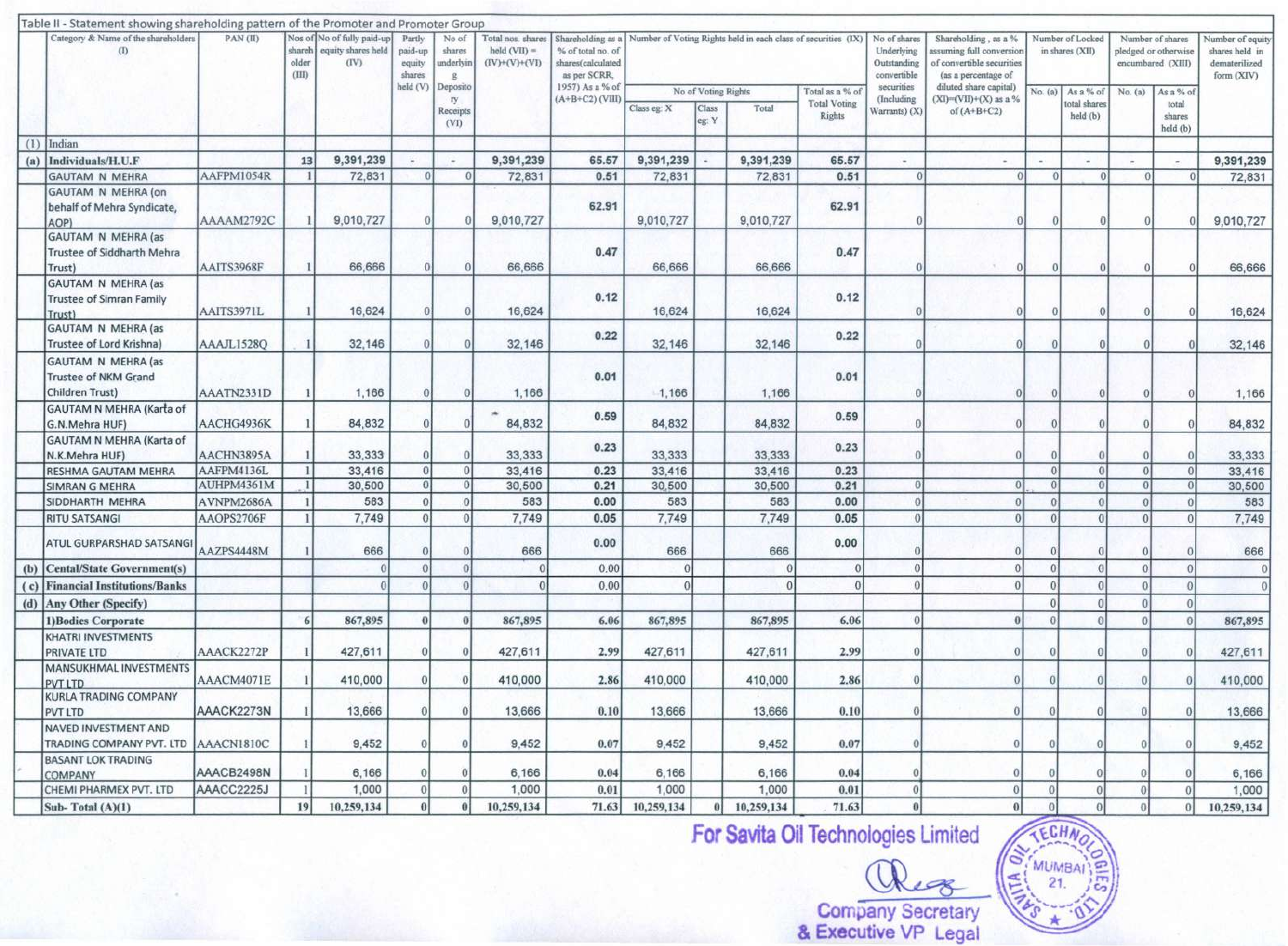|       | (2) Foreign                                                                                                                                                                                                    |    |            |      |            |                  |            |       |  |  |  |            |
|-------|----------------------------------------------------------------------------------------------------------------------------------------------------------------------------------------------------------------|----|------------|------|------------|------------------|------------|-------|--|--|--|------------|
|       | Individuals (Non-Resident<br>Individuals/Foreign<br>(a) Individuals)                                                                                                                                           |    |            |      |            |                  |            |       |  |  |  |            |
|       | (b) Government                                                                                                                                                                                                 |    |            |      |            |                  |            |       |  |  |  |            |
|       | (c) Institutions                                                                                                                                                                                               |    |            |      |            |                  |            |       |  |  |  |            |
|       | (d) Foreign Portfolio Investor                                                                                                                                                                                 |    |            |      |            |                  |            |       |  |  |  |            |
|       | (e) Any Other (Specify)                                                                                                                                                                                        |    |            |      |            |                  |            |       |  |  |  |            |
|       | Sub-Total $(A)(2)$                                                                                                                                                                                             |    |            |      |            |                  |            |       |  |  |  |            |
|       | <b>Total Shareholding of</b><br><b>Promoter and Promoter</b><br>Group (A)=(A)(1)+(A)(2)                                                                                                                        | 19 | 10,259,134 | 0.00 | 10,259,134 | 71.63 10,259,134 | 10,259,134 | 71.63 |  |  |  | 10,259,134 |
|       | Details of Shares which remain unclaimed may be given here along with details such as number of shareholders, outstanding shares held in demat/unclaimed suspense account, voting rights which are frozen etc. |    |            |      |            |                  |            |       |  |  |  |            |
| Note: |                                                                                                                                                                                                                |    |            |      |            |                  |            |       |  |  |  |            |
|       | (1) PAN would not be displayed on website of Stock Exchange(s).                                                                                                                                                |    |            |      |            |                  |            |       |  |  |  |            |
|       | (2) The term "Encumbrance" has the same meaning as assigned under regulation 28(3) of SEBI (Substantial Acquisition of Shares and Takeovers) Regulations, 2011.                                                |    |            |      |            |                  |            |       |  |  |  |            |

**For avitaOilTechnoiogies Limited**



~ **Company Secretary & Executive VP Legal**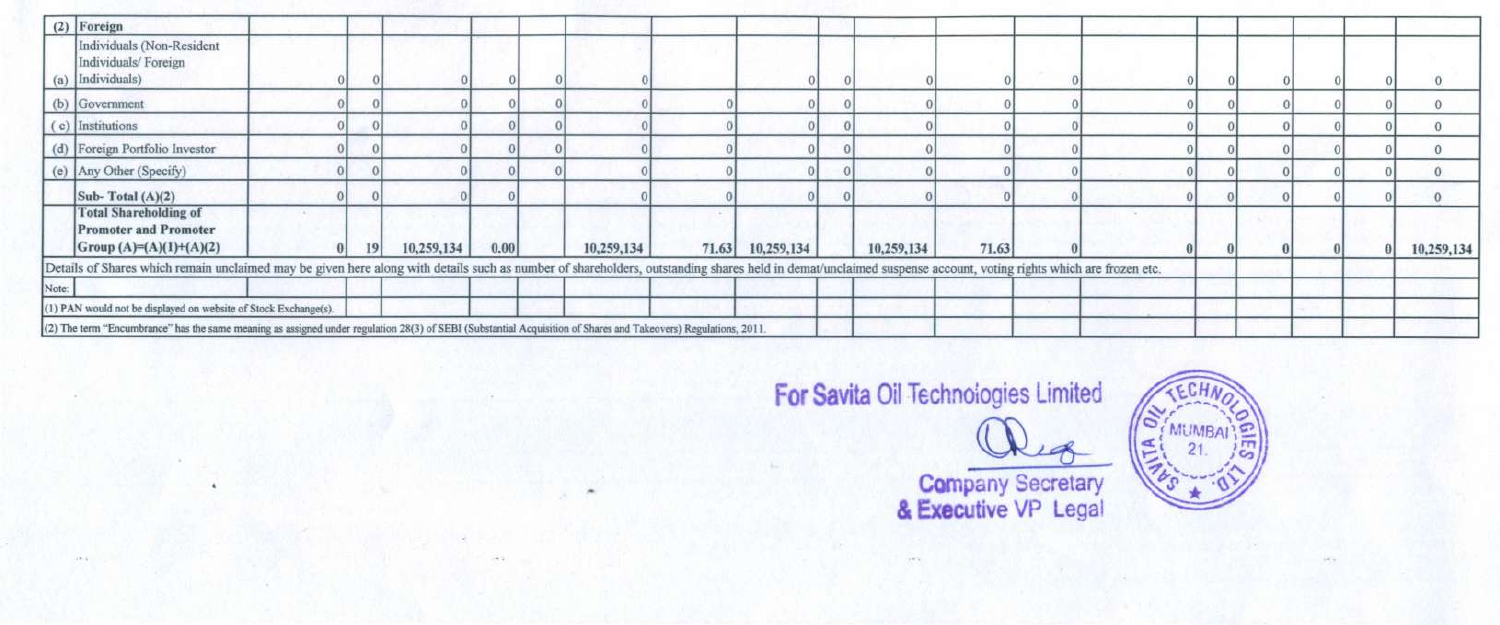## Table 111-Statement showing shareholding pattern of the Public Shareholder

| Category & Name of the shareholders (I) |                                       | <b>PAN (II)</b> | Nos of | No of fully  | Partly       |               | No of shares Total nos. shares | Shareholding as a   Number of Voting Rights held in each class |         |             |                     |                          | No of shares             | Total                        | Number of Locked in |                                                       |          | Number of shares pledged       | Number of     |
|-----------------------------------------|---------------------------------------|-----------------|--------|--------------|--------------|---------------|--------------------------------|----------------------------------------------------------------|---------|-------------|---------------------|--------------------------|--------------------------|------------------------------|---------------------|-------------------------------------------------------|----------|--------------------------------|---------------|
|                                         |                                       |                 | shareh | paid-up      | paid-up      | underlying    | held $(VII)$ =                 | % of total no. of                                              |         |             | of securities (IX)  |                          | Underlying               | Shareholding, as             |                     | shares (XII)                                          |          | or otherwise encumbared        | equity shares |
|                                         |                                       |                 | older  | quity shares | equity       | Depository    | $(IV)+(V)+(VI)$                | shares(calculated                                              |         |             |                     |                          | Outstanding              | % assuming full              |                     |                                                       |          | (XIII)                         | held in       |
|                                         |                                       |                 | (III)  | held (IV)    | shares       | Receipts (VI) |                                | as per SCRR,                                                   |         |             | No of Voting Rights | Total as a<br>% of Total | convertible              | conversion of<br>convertible |                     | No. (a) As a % of total<br>shares held (b) applicable | No. (Not | As a % of total<br>shares held | dematerilized |
|                                         |                                       |                 |        |              | held (V)     |               |                                | 1957) As a % of Class eg: X<br>$(A+B+C2)$ (VIII)               |         | Class Total |                     | Voting                   | securities<br>(Including | securities (as a             |                     |                                                       | (a)      | (Not                           | form (XIV)    |
|                                         |                                       |                 |        |              |              |               |                                |                                                                |         | eg:         |                     | Rights                   | Warrants) (X)            | percentage of                |                     |                                                       |          | applicable)(b)                 |               |
|                                         |                                       |                 |        |              |              |               |                                |                                                                |         |             |                     |                          |                          | diluted share                |                     |                                                       |          |                                |               |
|                                         |                                       |                 |        |              |              |               |                                |                                                                |         |             |                     |                          |                          | capital) (XI)                |                     |                                                       |          |                                |               |
|                                         |                                       |                 | Ш      | iv           | $\mathbf{v}$ | vi            | vii                            | viii                                                           |         |             | łх                  |                          |                          | xi                           |                     | xii                                                   |          | xiii                           | xiv           |
|                                         | (1) Institutions                      |                 |        |              |              |               |                                |                                                                |         |             |                     |                          |                          |                              |                     |                                                       |          |                                |               |
|                                         | (a) Mutual Fund/UTI                   |                 |        | 1661312      |              |               | 1661312                        | 11.60                                                          | 1661312 |             | 1661312             | 11.60                    |                          |                              |                     |                                                       |          |                                | 1661312       |
|                                         |                                       | AAATH1809A      |        |              |              |               |                                |                                                                |         |             |                     |                          |                          |                              |                     |                                                       |          |                                |               |
|                                         | HDFC TRUSTEE COMPANY LIMITED -        |                 |        |              |              |               |                                |                                                                |         |             |                     |                          |                          |                              |                     |                                                       |          |                                |               |
|                                         | PRUDENCE FUND & MULTIPLE YIELD FUND   |                 |        | 1306326      |              |               | 1306326                        | 9.12                                                           | 1306326 |             | 1306326             | 9.12                     |                          |                              |                     |                                                       |          |                                | 1306326       |
|                                         | L & T MUTUAL FUND TRUSTEE             | AAATC4460E      |        | 354986       |              |               | 354986                         | 2.48                                                           | 354986  |             | 354986              | 2.48                     |                          |                              |                     |                                                       |          |                                | 354986        |
|                                         | (b) Venture Capital Funds             |                 |        |              |              |               |                                | 0.00                                                           |         |             |                     | 0.00                     |                          |                              |                     |                                                       |          |                                |               |
|                                         | (c) Alternate Investment Funds        |                 |        |              |              |               |                                | 0.00                                                           |         |             |                     | 0.00                     |                          |                              |                     |                                                       |          |                                |               |
|                                         | (d) Foreign Venture Capital Investors |                 |        |              |              |               |                                | 0.00                                                           |         |             |                     | 0.00                     |                          |                              |                     |                                                       |          |                                |               |
|                                         | (e) Foreign Portfolio Investors:      |                 | 10     | 629600       |              |               | 629600                         | 4.40                                                           | 629600  |             | 629600              | 4.40                     |                          |                              |                     |                                                       |          |                                | 629600        |
|                                         | PARI WASHINGTON COMPANY PVT. LTD.     |                 |        |              |              |               |                                |                                                                |         |             |                     |                          |                          |                              |                     |                                                       |          |                                |               |
|                                         | A/C PARI WASHINGTON INDIA MASTER      | AAFCP7824F      |        | 542325       |              |               | 542325                         | 3.79                                                           | 542325  |             | 542325              | 3.79                     |                          |                              |                     |                                                       |          |                                | 542325        |
|                                         | FUND, LTD.                            |                 |        |              |              |               |                                |                                                                |         |             |                     |                          |                          |                              |                     |                                                       |          |                                |               |
| (f)                                     | <b>Financial Institutions/Banks</b>   |                 |        | 486          |              |               | 486                            | 0.00                                                           | 486     |             | 486                 | 0.00                     |                          |                              |                     |                                                       |          |                                | 486           |
|                                         | (g) Insurance Companies               |                 |        |              |              |               |                                | 0.00                                                           |         |             |                     | 0.00                     |                          |                              |                     |                                                       |          |                                |               |
| (h)                                     | Provident Funds/Pension Funds         |                 |        |              |              |               |                                | 0.00                                                           |         |             |                     | 0.00                     |                          |                              |                     |                                                       |          |                                |               |
| (i)                                     | Any Other (specify)                   |                 |        |              |              |               |                                | 0.00                                                           |         |             |                     | 0.00                     |                          |                              |                     |                                                       |          |                                |               |
|                                         | Sub-Total (B)(1)                      |                 | 14     | 2291398      |              |               | 2291398                        | 16.00                                                          | 2291398 |             | 2291398             | 16.00                    |                          |                              |                     |                                                       |          |                                | 2291398       |
| (2)                                     | <b>Central Government/State</b>       |                 |        |              |              |               |                                |                                                                |         |             |                     |                          |                          |                              |                     |                                                       |          |                                |               |
|                                         | Government(s)/President of India      |                 |        |              |              |               |                                |                                                                |         |             |                     |                          |                          |                              |                     |                                                       |          |                                |               |
|                                         | Sub-Total (B)(2)                      |                 |        |              |              |               |                                |                                                                |         |             |                     |                          |                          |                              |                     |                                                       |          |                                |               |



## **For Savita Oil Technologies Limited**

Peg.

**Company** Secretary **& Executive VP** Legal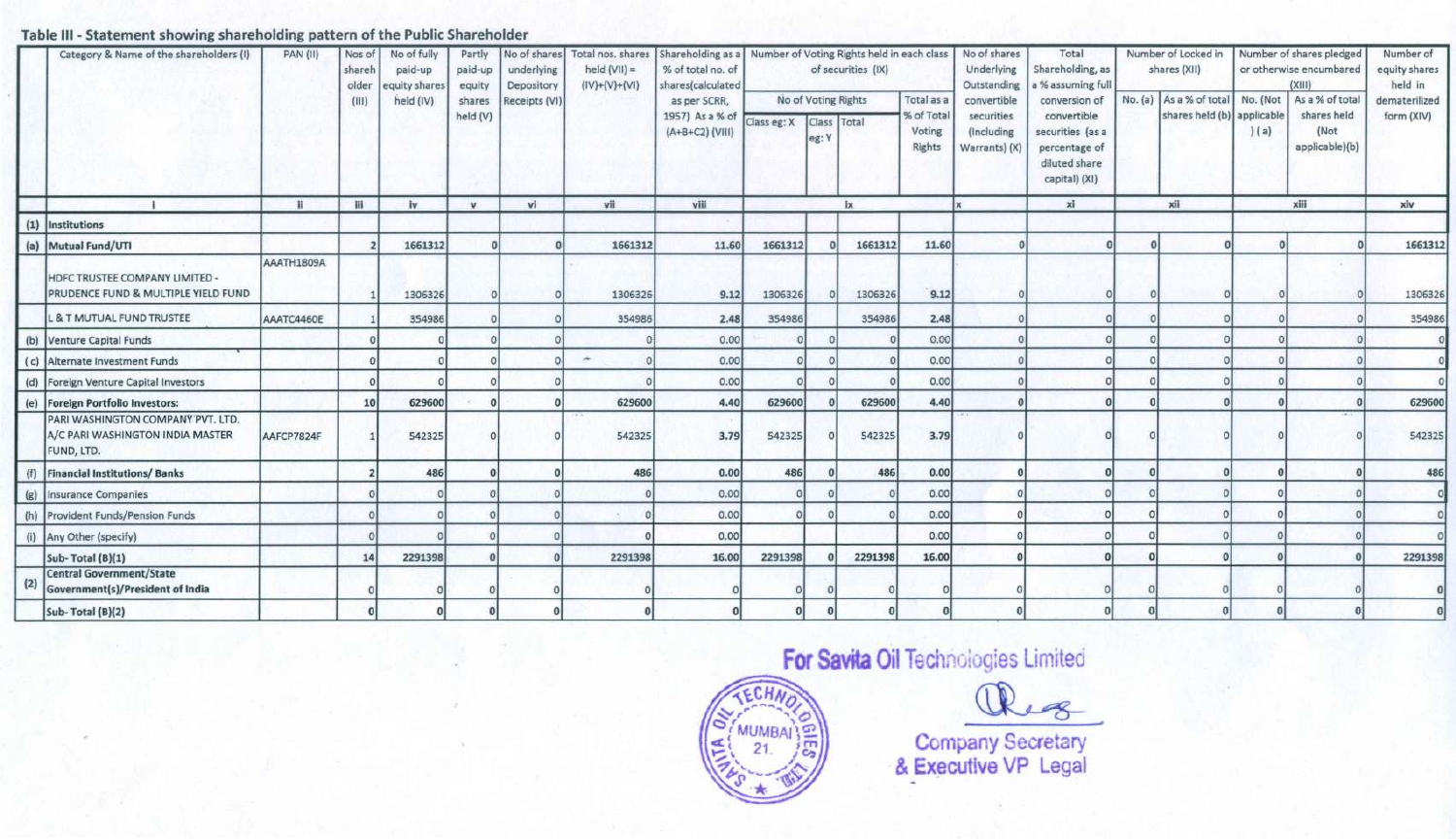|     | (3) Non-Institutions                                                                         |      |         |  |         |       |         |          |         |       |  |  |  |         |
|-----|----------------------------------------------------------------------------------------------|------|---------|--|---------|-------|---------|----------|---------|-------|--|--|--|---------|
| (a) | Individuals - Lindividual shareholders<br>holding nominal share capital up to Rs.2<br>lakhs. | 7347 | 1144763 |  | 1144763 | 7.99  | 1144763 |          | 1144763 | 7.99  |  |  |  | 961415  |
|     | ii.Individual shareholders holding nominal<br>share capital in excess of Rs.2 lakhs.         |      | 187170  |  | 187170  | 1.31  | 187170  |          | 187170  | 1.31  |  |  |  | 187170  |
|     | (b) NBFCs registered with RBI                                                                |      |         |  |         | 0.00  |         |          |         | 0.00  |  |  |  |         |
|     | (c) Employee Trust                                                                           |      |         |  |         | 0.00  |         |          |         | 0.00  |  |  |  |         |
|     | Overseas Depositories (holding DRs)<br>(d) (balancing figure)                                |      |         |  |         | 0.00  |         |          |         | 0.00  |  |  |  |         |
|     | (e) Any Other:                                                                               | 477  | 439618  |  | 439618  | 3.07  | 439618  |          | 439618  | 3.07  |  |  |  | 439618  |
|     | <b>IEPF</b>                                                                                  |      | 34521   |  | 34521   | 0.24  | 34521   |          | 34521   | 0.24  |  |  |  | 34521   |
|     | Non Resident Indians (Non Repat)                                                             | 49   | 15801   |  | 15801   | 0.11  | 15801   |          | 15801   | 0.11  |  |  |  | 15801   |
|     | Non Resident Indians (Repat)                                                                 | 86   | 31347   |  | 31347   | 0.22  | 31347   |          | 31347   | 0.22  |  |  |  | 31347   |
|     | <b>Bodies Corporate</b>                                                                      | 111  | 302661  |  | 302661  | 2.11  | 302661  |          | 302661  | 2.11  |  |  |  | 302661  |
|     | <b>Clearing Members</b>                                                                      | 44   | 13275   |  | 13275   | 0.09  | 13275   |          | 13275   | 0.09  |  |  |  | 13275   |
|     | Hindu Undivided Family                                                                       | 186  | 42013   |  | 42013   | 0.29  | 42013   |          | 42013   | 0.29  |  |  |  | 42013   |
|     | Sub-Total (B)(3)                                                                             | 7828 | 1771551 |  | 1771551 | 12.37 | 1771551 |          | 1771551 | 12.37 |  |  |  | 1588203 |
|     | <b>Total Public Shareholding</b><br>$(B)=(B)(1)+(B)(2)+(B)(3)$                               | 7842 | 4062949 |  | 4062949 | 28.37 | 4062949 | $\Omega$ | 4062949 | 28.37 |  |  |  | 3879601 |



For Savita Oil Technologies Limited

~- **Company Secretary & Executive VP Legal**